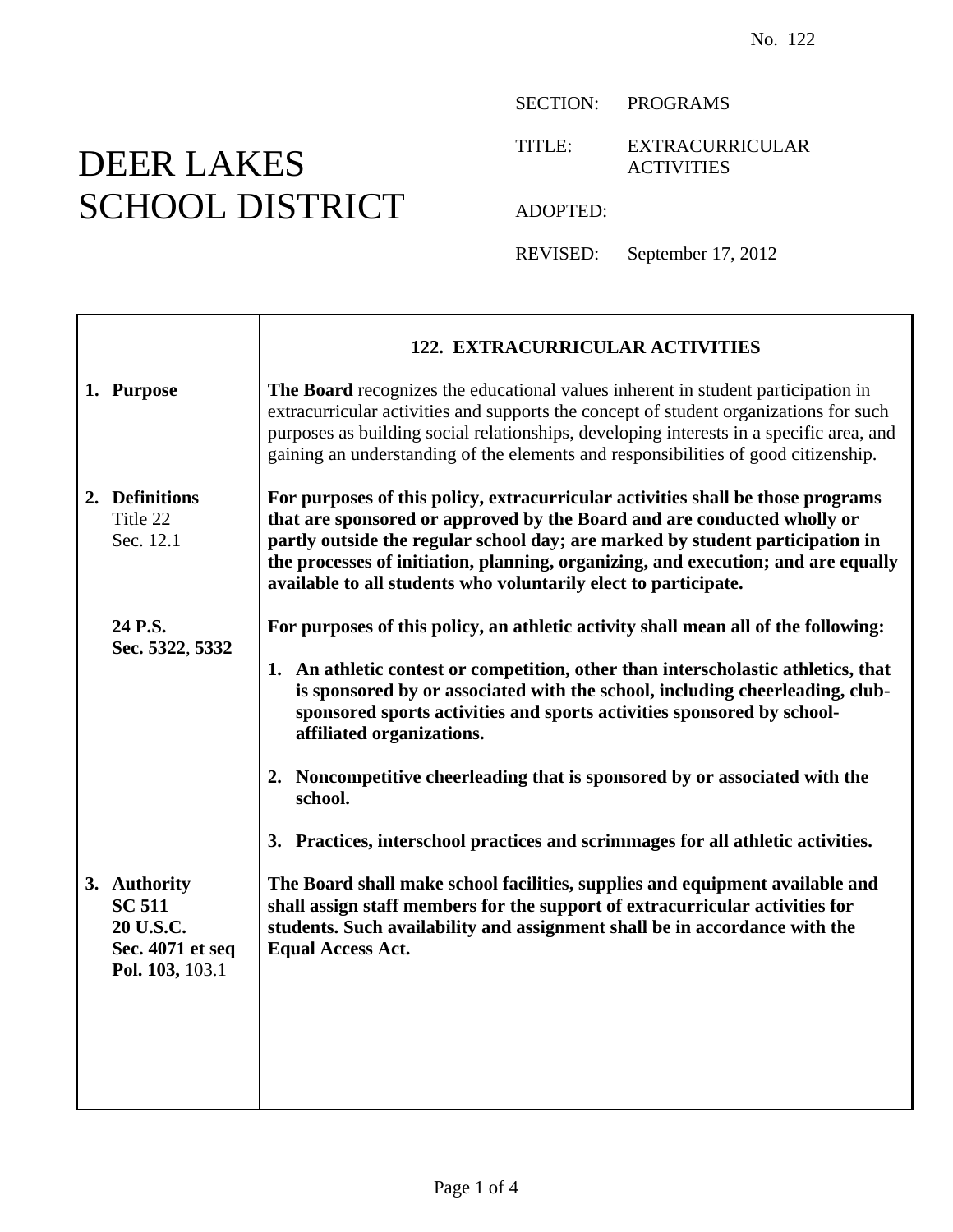T

|          | The Board encourages secondary level students to pursue clubs and interests that<br>may not be related directly to any of the curriculum programs offered in the district.<br>In pursuit of such goal and in compliance with law, the Board maintains a limited<br>open forum in which secondary students may meet for voluntary student-initiated<br>activities unrelated directly to the curriculum, regardless of the religious, political,<br>philosophical or other content of the speech related to such activities. |
|----------|----------------------------------------------------------------------------------------------------------------------------------------------------------------------------------------------------------------------------------------------------------------------------------------------------------------------------------------------------------------------------------------------------------------------------------------------------------------------------------------------------------------------------|
|          | Any extracurricular activity shall be considered under the sponsorship of this<br>Board when it has been approved by the Board upon recommendation of the<br>Superintendent or designee.                                                                                                                                                                                                                                                                                                                                   |
|          | The Board shall maintain the program of extracurricular activities at no cost to<br>participating students, except that:                                                                                                                                                                                                                                                                                                                                                                                                   |
| Pol. 110 | 1. The Board's responsibility for provision of supplies shall carry the same<br>exemptions as listed in the Board's policy on regular school supplies.                                                                                                                                                                                                                                                                                                                                                                     |
|          | 2. Students may assume all or part of the costs for travel and attendance at<br>extracurricular events and trips.                                                                                                                                                                                                                                                                                                                                                                                                          |
|          | Where eligibility requirements are necessary or desirable, the Board shall be<br>informed and must approve the establishment of eligibility standards before they are<br>operable.                                                                                                                                                                                                                                                                                                                                         |
|          | <b>Off-Campus Activities</b>                                                                                                                                                                                                                                                                                                                                                                                                                                                                                               |
| Pol. 218 | This policy shall also apply to student conduct that occurs off school property<br>and would otherwise violate the Student Code of Conduct if any of the following<br>circumstances exist:                                                                                                                                                                                                                                                                                                                                 |
|          | The conduct occurs during the time the student is traveling to and from school or<br>1.<br>traveling to and from school-sponsored activities, whether or not via school<br>district furnished transportation.                                                                                                                                                                                                                                                                                                              |
|          | The student is a member of an extracurricular activity and has been notified<br>2.<br>that particular off-campus conduct could result in exclusion from such<br>activities.                                                                                                                                                                                                                                                                                                                                                |
|          | Student expression or conduct materially and substantially disrupts the<br><b>3.</b><br>operations of the school, or the administration reasonably anticipates that<br>the expression or conduct is likely to materially and substantially disrupt the<br>operations of the school.                                                                                                                                                                                                                                        |
|          |                                                                                                                                                                                                                                                                                                                                                                                                                                                                                                                            |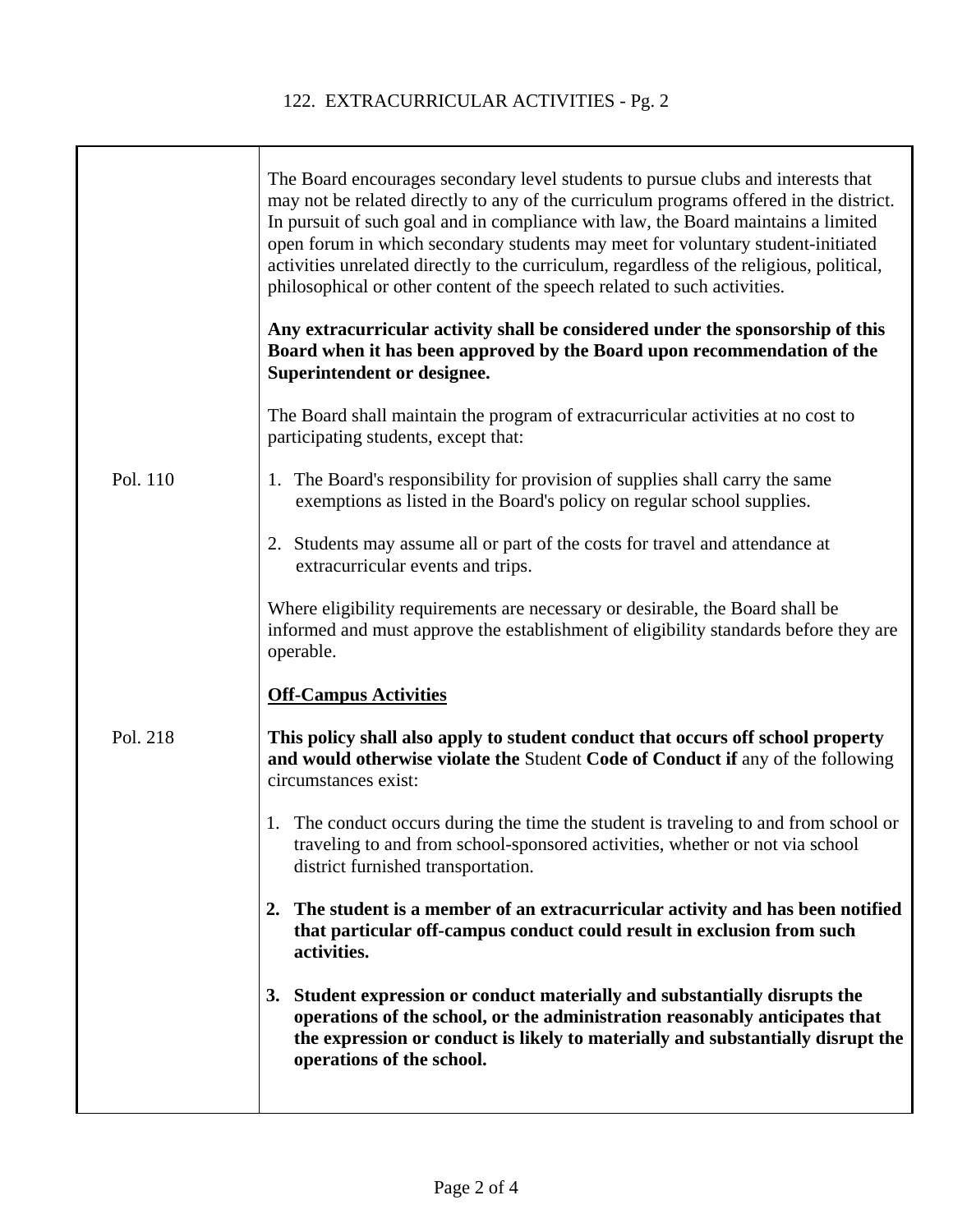|                                                      | 4. The conduct has a direct nexus to attendance at school or a school-<br>sponsored activity, for example, a transaction conducted outside of school<br>pursuant to an agreement made in school, that would violate the Student Code<br>of Conduct if conducted in school. |
|------------------------------------------------------|----------------------------------------------------------------------------------------------------------------------------------------------------------------------------------------------------------------------------------------------------------------------------|
|                                                      | 5. The conduct involves the theft or vandalism of school property.                                                                                                                                                                                                         |
|                                                      | There is otherwise a nexus between the proximity or timing of the conduct in<br>6.<br>relation to the student's attendance at school or school-sponsored activities.                                                                                                       |
| 4. Delegation of<br><b>Responsibility</b><br>24 P.S. | Each school year, prior to participation in an athletic activity, every student<br>athlete and his/her parent/guardian shall sign and return the acknowledgement<br>of receipt and review of the following:                                                                |
| Sec. 5323, 5333<br>Pol. 123.1, 123.2                 | 1. Concussion and Traumatic Brain Injury Information Sheet.                                                                                                                                                                                                                |
|                                                      | 2. Sudden Cardiac Arrest Symptoms and Warning Signs Information Sheet.                                                                                                                                                                                                     |
|                                                      | The Superintendent or designee shall develop and disseminate administrative<br>regulations to implement the extracurricular activities program. All student<br>groups shall adhere to Board policy and administrative regulations.                                         |
| 5. Guidelines                                        | Guidelines shall ensure that the program of extracurricular activities:                                                                                                                                                                                                    |
|                                                      | 1. Assesses the needs and interests of and is responsive to district students.                                                                                                                                                                                             |
|                                                      | 2. Ensures provision of competent guidance and supervision by staff.                                                                                                                                                                                                       |
|                                                      | 3. Guards against exploitation of students.                                                                                                                                                                                                                                |
|                                                      | 4. Provides a variety of experiences and diversity of organizational models.                                                                                                                                                                                               |
|                                                      | 5. Provides for continuing evaluation of the program and its components.                                                                                                                                                                                                   |
| Title 22<br>Sec. 12.1, 12.4                          | Ensures that all extracurricular activities are open to all students and that<br>6.<br>all students are fully informed of the opportunities available to them.                                                                                                             |
|                                                      |                                                                                                                                                                                                                                                                            |
|                                                      |                                                                                                                                                                                                                                                                            |
|                                                      |                                                                                                                                                                                                                                                                            |
|                                                      |                                                                                                                                                                                                                                                                            |